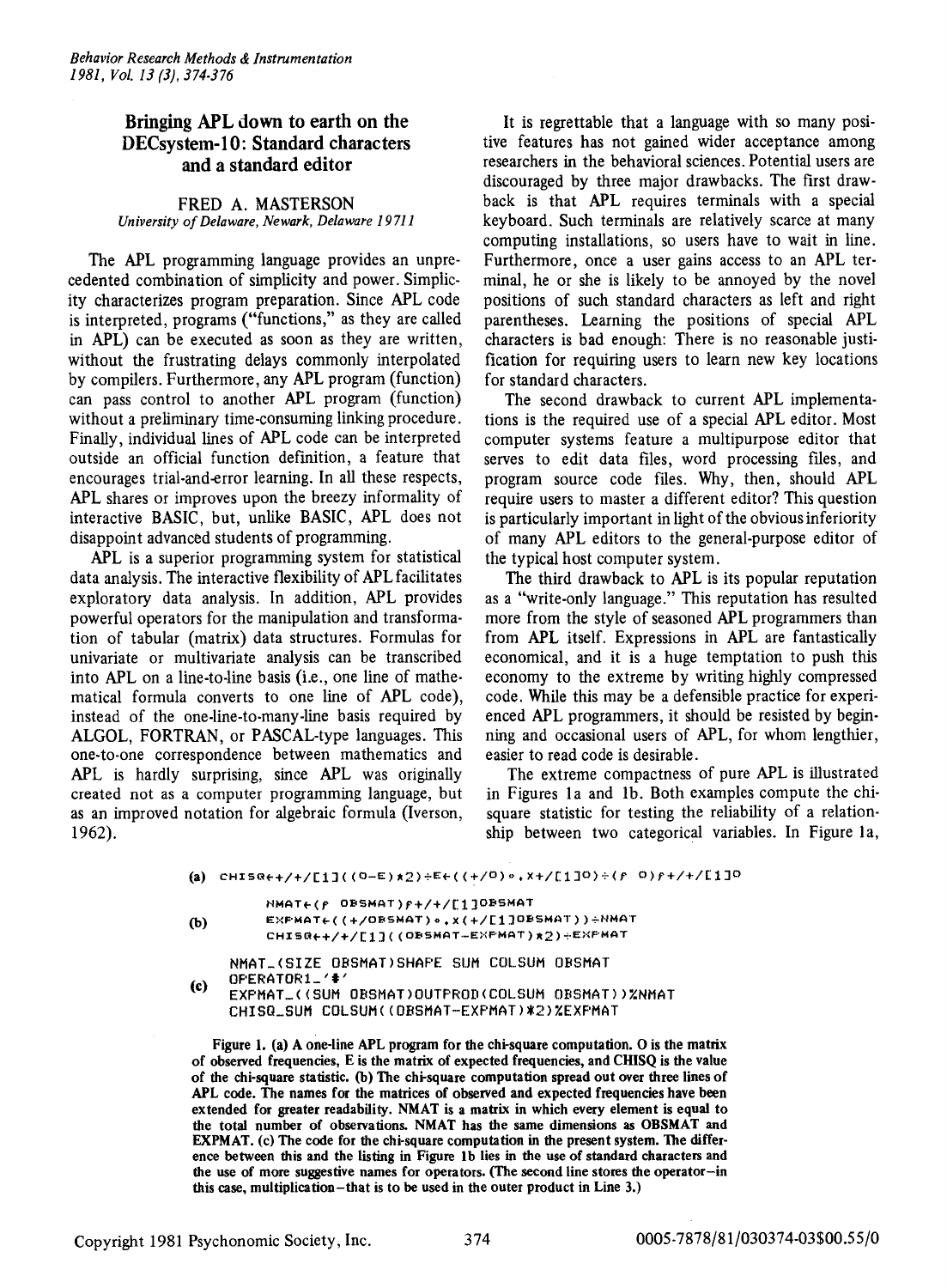this is accomplished in a single line of APL code. Figure 1b is more practical, if less entertaining: The computation is spread out over three lines, and longer names are used for variables. Even so, many of the operator names lack good mnemonic value. In addition, the special characters demand a special terminal.

To summarize, behavioral scientists who would be enthralled by APL's simplicity and power are nonetheless repelled by unreadable code, unappealing editors, and unavailable terminals. What follows is a description of a system that avoids these negative features. It is based on Digital Equipment Corporation (DEC) APLSF, an extended version of APL for the DECsystem-lO. The system was designed primarily for beginning students, as well as for experienced computer users who move back and forth between APL and other languages and systems and would like to use the same character set and text editor for all their applications.

Implementation. DEC's APLSF allows the use of a standard keyboard if the user desires. In some cases, a single standard character can be used in place of an APL character. Luckily, the representation of many common operators follows conventional algebraic notation (for example, addition is represented by "+" and subtraction by "-".) Other common operators are represented by single characters that are reasonably similar to those employed in conventional algebraic and computer

notation (thus, multiplication is represented by "#," division by "%," and the value assignment operator by  $"$ -").

In other cases, DEC allows the users to substitute strings of standard characters for APL characters. As shown in Table 1, ".RO" may substitute for *"p"* (the rho or shape operator) and ".DA" may be substituted for " $\downarrow$ " (the down-arrow or drop operator). One problem with these substitutions is that they lack adequate mnemonic value. In addition, APLSF will not honor spaces between these operator names and the names of the surrounding arguments, resulting in such monstrosities as "N.ROSCORES" or ·'12.DASCORES" (where SCORES is a data vector or array.) Our solution is to define these operations as user-defined functions. In our system the monadic form of  $\theta$ " is called "SIZE," whereas the dyadic form is named "SHAPE." Similarly, "DROP" is the name of a function that performs the  $\lq\lq\lq\lq$  operation. These names have good mnemonic value. In addition, APL respects spaces on either side of the names of user-defined functions. Hence, the jumbledtogether examples given above are replaced by the more readable "N SHAPE SCORES" and "12 DROP SCORES."

These and other user-defined functions are shown in Table 1. Some user-defined functions have been created specifically for beginners. Thus, "SUM," "ROWSUM,"

| User-Defined Functions in the Present System                |                  |                      |                           |
|-------------------------------------------------------------|------------------|----------------------|---------------------------|
| Operation                                                   | APL<br>Keyboard  | Standard<br>Keyboard | User Defined<br>Functions |
| Remove the part of Y specified<br>in X                      | $X \downarrow Y$ | X.DAY                | X DROP Y                  |
| Take the part of Y specified<br>in X                        | XAT              | X^Y                  | X TAKE Y                  |
| Find the dimensions of Y                                    | F                | .ROY                 | SIZE Y                    |
| Restructure Y according to the<br>dimensions specified in X | $N \in T$        | X.ROY                | X SHAPE Y                 |
| Generate a vector of the first<br>N integers                | ηN               | .ION                 | GENINTS N                 |
| Get input from keyboard                                     | $\Box$           | $-BX$                | KEYB                      |
| Base 10 logarithm of y                                      | 10e <sub>x</sub> | 10.LGY               | LOG Y                     |
| Transpose array Y                                           | ÖΥ               | .TRY                 | TRANSP Y                  |
| Invert matrix Y                                             | B۲               | .DQY                 | INVERT Y                  |
| Execute string S as APL code                                | $\mathbf{r}$ S   | .xos                 | EVAL S                    |
| Sum across a vector Y                                       | $+/T$            | $+/\Upsilon$         | SUM Y                     |
| Sum across the rows of a<br>matrix Y                        | $+/T$            | $+$ /Y               | ROWSUM Y                  |
| Sum across the columns of a<br>matrix Y                     | $+/L1JT$         | $+/11Y$              | COLSUM Y                  |

| Table 1                                                                                    |
|--------------------------------------------------------------------------------------------|
| APL Operators Expressed in APL characters, in APLSF Equivalent Standard Characters, and as |
| <b>Liser-Defined Eunctions in the Present System</b>                                       |